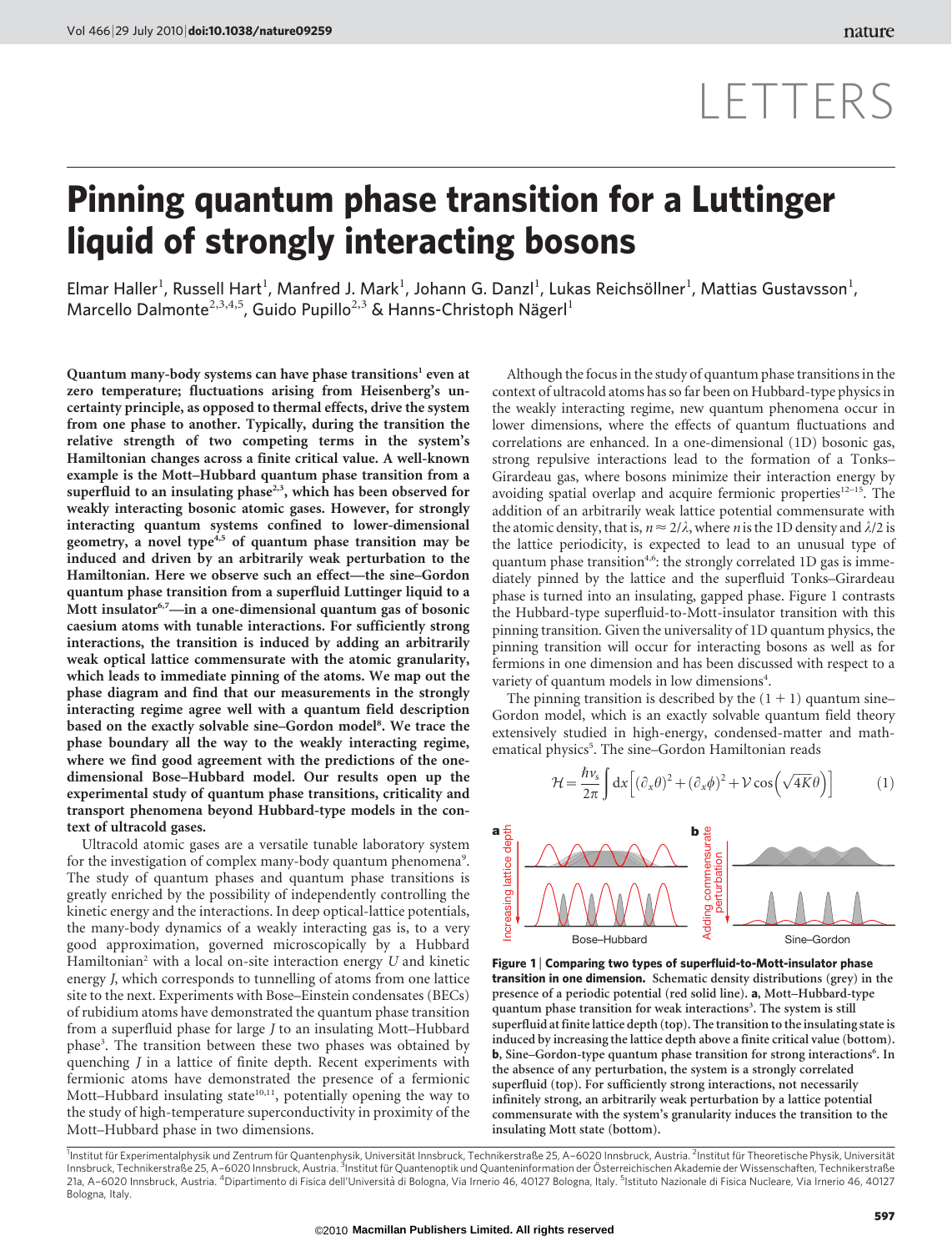Here,  $\partial_x \theta$  and  $\partial_x \phi$  are respectively the fluctuations of the longwavelength density field  $(\theta)$  and phase field  $(\phi)$  of the hydrodynamic description of the 1D liquid, with commutation relation  $[\partial_x \theta(x)]$ ,  $\phi(y)$ ] =  $i\pi\delta(x - y)$ ,  $v_s$  is the velocity of the sound-like excitations of the 1D gas;  $V=Vn\pi/(\hbar v_s)$  is proportional to the depth, V, of a weak lattice<sup>4,6</sup>;  $\delta$  is the delta-function; and h is Planck's constant, h, divided by  $2\pi$ . For vanishing lattice  $(\mathcal{V}=0)$ , equation (1) describes a Luttinger liquid, where the strength of interactions is parameterized by the dimensionless parameter  $K=\hbar n\pi/(m\nu_s)$ , which determines the long-distance power-law decay of the correlation functions; for example

$$
\langle n(x)n(x')\rangle \approx n^2 + \frac{cK}{(x-x')^2} + \frac{c'\cos(2\pi n(x-x'))}{(x-x')^{2K}} + \cdots
$$

with  $c$  and  $c'$  constants and  $m$  the atomic mass. The sine–Gordon model with a weak but finite lattice predicts a quantum phase transition of the Berezinskii–Kosterlitz–Thouless type from a superfluid state for  $K > K_c = 2$ , where the shallow lattice is an irrelevant perturbation, to an insulating Mott phase for  $K \leq K_c$ , for which the spectrum is gapped for any value of  $V$ .

Although  $K$  is in general a phenomenological parameter, in the case of a 1D bosonic gas it can be microscopically related to the Lieb–Liniger parameter,  $\gamma = mg/(\hbar^2 n)$ , which characterizes interactions in a homogenous 1D system<sup>16</sup> (Methods). Here  $g \approx 2\hbar\omega_1 a_{3D}$  is the coupling constant of the Dirac delta-function interaction potential,  $g\delta(x)$ , where  $\omega_\perp$ is the frequency of transverse confinement and  $a_{3D}$  is the three-dimensional (3D) scattering length. The strength of interactions and, thus, K can be tuned by varying  $a_{3D}$  near a Feshbach resonance<sup>17</sup>. The Tonks– Girardeau regime corresponds to  $\gamma \gg 1$ . Using the relation between K and  $\gamma$ , it has been shown<sup>6</sup> that particles are pinned for experimentally accessible values of  $\gamma > \gamma_c \approx 3.5$  in the limit of a vanishingly weak lattice.

The pinning transition is expected to transform continuously into the Mott–Hubbard-type quantum phase transition, which occurs for the weakly interacting gas when the lattice depth becomes sufficiently large. Here, using a quantum gas of caesium atoms with tunable interactions confined to an array of independent 1D tubes (Methods), we drive the superfluid-to-Mott-insulator phase transition by varying  $\gamma$ , and determine the phase boundary all the way from the strongly to the weakly interacting regime using modulation spectroscopy and measurement of transport. For shallow lattices under conditions of commensurability, we observe immediate pinning of the particles for strong interactions when  $\gamma > \gamma_c$ .

We first discuss our experiments in the strongly interacting regime. We start with a 3D BEC of typically  $1.3 \times 10^5$  caesium atoms without a detectable thermal fraction in a crossed-beam dipole trap with magnetic levitation<sup>18</sup>, and initialize our system by creating a conventional 3D Mott–Hubbard state in a deep 3D lattice at  $U/(6*I*) \approx 75$  with precisely one atom per lattice site<sup>3</sup>. We find, by reversing the loading, that the procedure does not lead to heating of the sample. The array of 1D tubes is obtained by reducing the lattice depth, V, in one direction. Our procedure ensures that a majority of tubes has a nearcommensurate number density (Methods). A Feshbach resonance allows us to control  $a_{3D}$  with a precision of  $3a_0$  ( $a_0$ , Bohr radius) that is limited by the presence of the magnetic field gradient. For the shallow lattice, we probe the state of the system by amplitude modulation spectroscopy<sup>19,20</sup>. We determine the presence of an excitation gap,  $E_{\rm g}$ , by testing whether energy can be deposited into the 1D system at a given excitation frequency,  $f$ . We modulate V at  $f$  by 25–45% for 40–60 ms. After ramping down the lattice beams adiabatically with respect to the lattice band structure, and after a levitated expansion time of 40–60 ms (ref. 18), we detect the atoms by time-of-flight absorption imaging. We determine the spatial width of the atomic



Figure 2 <sup>|</sup> Modulation spectroscopy on bosons in one dimension. a, b, d, Excitation spectra for low (a), intermediate (b), and high (d) lattice depth, V. The change,  $\delta$ , in the spatial width after amplitude modulation is plotted as a function of the modulation frequency, f, for different values of  $\gamma$ . **a**, Characteristic spectra for  $V = 1.5(1)E_R$  in the superfluid (squares:  $a_{3D} = 115(2)a_{0}$ ,  $\gamma = 1.0(1)$ ) and in the Mott regime (circles:  $a_{3D} = 261(2)a_{0}$ ,  $\gamma = 3.1(2)$ ). The solid lines are linear fits to the high-frequency parts of the spectra. We determine the axis intercepts,  $f_g$ , as indicated. **b**, Spectra for  $V = 3.0(2)E_R$ . The system is superfluid for  $\gamma = 0.51(6)$  (squares) and exhibits

a gap for  $\gamma = 1.6(1)$  (triangles) and  $\gamma = 4.1(3)$  (circles). c, Determination of the transition point for the case of the shallow lattice with  $V = 1.5(1)E_R$ . The frequency  $f_g$  is plotted as a function of  $\gamma$ . The solid line is an error-function fit to the data. Inset,  $f_g$  as a function of  $\gamma$  for  $V = 3.0(2)E_R$ . d, Spectra for  $V = 9.0(5)E_R$  for weak (squares:  $\gamma = 0.10(3)$ ) and strong (circles:  $\gamma = 8.1(4)$ ) interactions in the superfluid (SF) and Mott-insulator (MI) regimes. Here we plot f in units of U/h. Modulation parameters and error bars are discussed in Methods.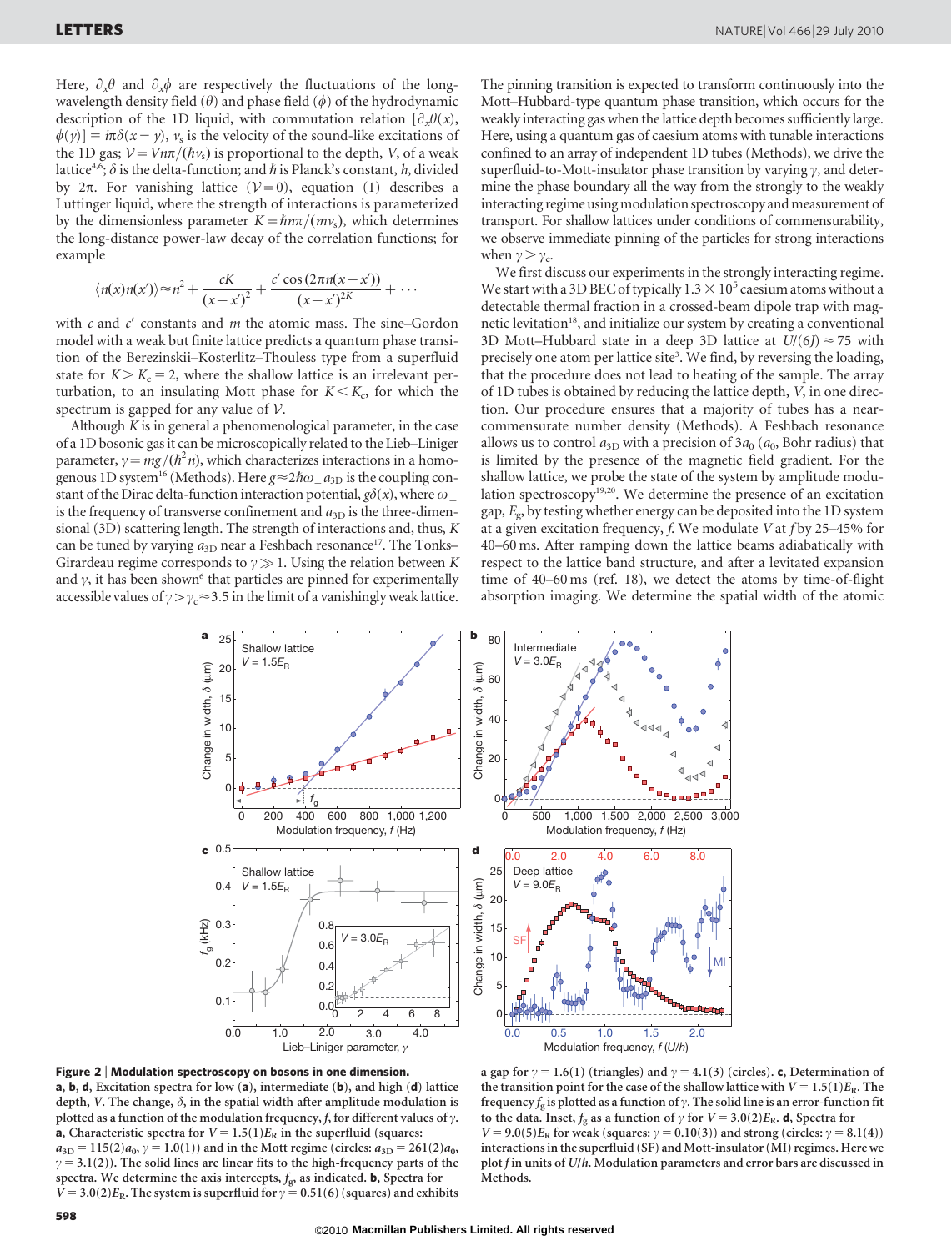sample from a Gaussian fit to the absorption profile and obtain the change,  $\delta$ , in the spatial width relative to the unmodulated case as a function of f.

Two typical measurements are shown in Fig. 2a, one in the superfluid phase and one deep in the 1D Mott phase at the same lattice depth,  $V = 1.5(1)E_R$ , where  $E_R = h^2/(2m\lambda^2)$  is the photon recoil energy. For weak interactions, the system exhibits a linear increase for  $\delta$  as a function of f, which we attribute to the superfluid character of the gas. For strong interactions, the increase, after a slow rise, shows a clear kink. We attribute the initial slow rise to excitation of residual superfluid portions of our inhomogeneous system, and the sudden change in slope to the presence of an excitation gap. We associate  $f_{\rm g}$ , the axis intercept obtained from a linear fit to the steep part of the spectrum, with the frequency of the gap. To determine the phase transition from the 1D Mott state to the superfluid state, we repeat this measurement for a given lattice depth as we scan  $\gamma$  by changing  $a_{3D}$ . A typical result is shown in Fig. 2c. The gap closes as  $\gamma$  is reduced. For values  $V \le 2.0E_R$ , the transition point is identified with an abrupt step in  $f_g$ ; that is, we determine the critical value,  $\gamma_{c,V}$ , at which the transition occurs using an error-function fit to the data. We always observe some small residual value for  $f_g$ , of about 120 Hz, for weak interactions. In general, we find that the measured value for the frequency of the gap is robust against variations in modulation amplitude, and that the slope increases with stronger modulation.

For comparison, in Fig. 2b, d we present excitation spectra for an intermediate value of the lattice depth and for the case of a deep lattice, respectively. For  $V = 3.0(2)E_R$ , the spectrum shows additional structure for high frequencies as band structure comes into play. We find that for  $V > 2.0E_R$ , the gap opens up approximately linearly as a function of  $\gamma$  beyond the critical value  $\gamma_{c,V}$  (Fig. 2c, inset). For deep lattices and for comparatively weak interactions, the spectrum has a broad distribution characteristic of a superfluid. For stronger interactions, we recover the discrete excitation spectrum of the Mott phase in the Hubbard regime<sup>3,19</sup>, with a pronounced peak at  $f = 1.0$  U/h. Additional peaks<sup>21</sup> can be found at  $f = 0.5$  U/h and above  $f = 1.5$  U/h.

For the case of a deep lattice, we find that the state of the system is very sensitively probed by transport measurements<sup>22,23</sup>. A characteristic property of the Mott state is the inhibition of particle motion. In our experiment, with the capability to tune interactions we expect the phase transition to manifest itself, at fixed V, through a strong suppression of transport when the strength of the interaction is increased



Figure 3 <sup>|</sup> Transport measurements on the 1D Bose gas. Centre-of-mass displacement,  $x_0$ , as a function of  $a_{3D}$  for  $V = 9.0(5)E_R$  (diamonds),  $V = 5.0(3)E_R$  (squares) and  $V = 2.0(1)E_R$  (circles). We extrapolate the linear slope at small values of  $a_{3D}$  and associate the transition point with the axis intercept. For the data with  $V = 2.0(1)E_R$ , transport is not fully quenched as the condition of commensurability is not fulfilled for all atoms. All errors are the 1 $\sigma$  statistical error. Inset, the measured critical ratio (U/J)<sub>c</sub> at the transition point as a function of lattice depth, V. The dashed line indicates the theoretical result,  $(U/J)_c \approx 3.85$ , in the 1D Bose–Hubbard regime<sup>26</sup>.

above a certain critical value. Essentially, we test whether momentum can be imparted to the 1D system as a function of interaction strength. For a given V, we apply a weak axial magnetic force for a short time to the interacting system, chosen such that the imparted momentum would be approximately 0.2 $\hbar k$ , with  $k = 2\pi/\lambda$ , if the system were non-interacting. Then, as a function of  $a_{3D}$ , we determine the centreof-mass displacement,  $x_0$ , of the sample after a fixed time of flight. Figure 3 shows that  $x_0$  decreases monotonically with  $a_{3D}$ . For the case of a deep lattice with  $V = 9.0(5)E_R$ , the quenching of transport is abrupt. At a certain critical value of  $a_{3D}$ , transport is fully inhibited<sup>24,25</sup>. We find the critical  $a_{3D}$  value from a linear fit to the decreasing data and by determining the axis intercept, and derivefrom this the critical value  $\gamma_{c,V}$ . Reducing the lattice depth to  $V = 5.0(3)E_R$  and  $V = 2.0(1)E_R$  leads to a less abrupt quenching of transport. For stronger interactions, the decrease starts to level off. Nevertheless, the initial decrease is still linear, allowing us to determine  $\gamma_{c,V}$  from an extrapolation to zero of the initially linear decrease. The inset in Fig. 3 shows the measured critical ratio,  $(U/J)_{c}$ , determined by our transport method as a function of lattice depth, V. When we compare our results with the predicted value<sup>26</sup>, of  $(U/I)_{c} \approx 3.85$ , for the transition in one dimension, we find a slight systematic overestimation of the transition point. This, however, is expected in view of, for example, the spatial inhomogeneity of the sample and the Berezinskii–Kosterlitz–Thouless-type nature of the transition in a finite-size system.

We summarize our results in Fig. 4, where we present the phase diagram as a function of  $1/\gamma$  and V. The set  $\{\gamma_{c,V}\}$  defines the phase boundary between the 1D Mott insulator and the 1D superfluid. The measurements based on modulation spectroscopy cover a range from  $V = 4E_R$  down to 0.5 $E_R$  (circles), and the transport measurements extend from  $V = 2E_R$  to  $10E_R$  (squares). In the weakly interacting regime, where  $1/\gamma > 2$ , our data are in good agreement with the prediction of the Mott–Hubbard model (dashed line). In the strongly interacting regime, where  $1/\gamma < 1$ , the measured phase boundary extrapolates to a finite critical value,  $1/\gamma_c$ , for the Lieb–Liniger parameter as the lattice depth is reduced to zero. Our results are in excellent quantitative agreement with the theory for a commensurate system based on the sine–Gordon model (solid line; see Methods), for which  $\gamma_c = 3.5$ . We also find good agreement between our two



Figure 4 <sup>|</sup> Phase diagram for the strongly interacting 1D Bose gas. The plane of inverse Lieb–Liniger interaction parameter,  $1/\gamma$ , and optical lattice depth,  $V$  (in units of  $E_R$ ), showing the superfluid and Mott-insulating phases in one dimension. The critical interaction parameter is  $\gamma_c$ . For strong interactions and shallow lattices, we determine the transition by amplitude modulation spectroscopy (circles). For weak interactions and deep lattices, we probe the phase boundary using transport measurements (squares). The solid and dashed lines are the predictions from the sine–Gordon and Bose–Hubbard models, respectively. Error bars are discussed in the Methods. Inset, the measured gap energy,  $E_g = hf_g$ , as a function of V for  $\gamma$  = 11(1), and comparison between our data and the analytical result for finite  $\gamma$  as given by the sine–Gordon model (solid line; see Methods). Also shown is the universal behaviour,  $E<sub>g</sub> = V/2$ , which is valid for noninteracting fermions (dashed line).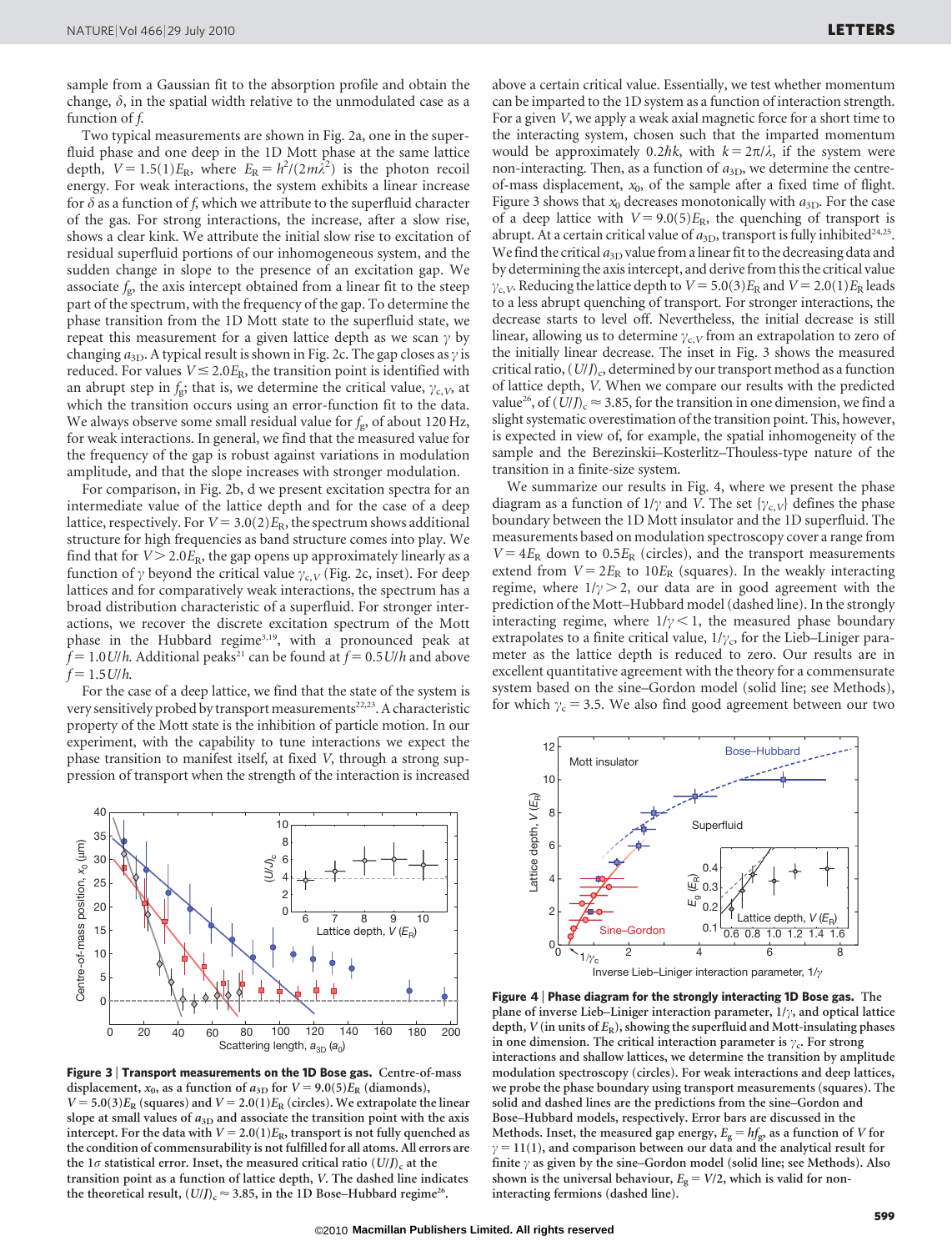types of measurement technique in the intermediate regime ( $V = 2E_R - 4E_R$ ). Our results demonstrate the striking consequence of strong interactions in 1D geometry in the presence of a lattice: beyond a critical value,  $\gamma_c$ , an insulating Mott state exists for vanishingly small lattice depth. The particles are immediately pinned by the lattice.

We measure a finite gap energy,  $E_{\rm g}$ , for  $\gamma > \gamma_{\rm c}$  in the regime of a shallow lattice. In the limit as  $\gamma \rightarrow \infty$  and  $V \rightarrow 0$ , the simple relation  $E<sub>g</sub> = V/2$  is expected to hold because the bosonic system has become fully fermionized and the lattice effectively induces a band insulator of fermions<sup>6</sup>. In the inset in Fig. 4, we plot the measured  $E<sub>g</sub>$  as a function of V at fixed  $\gamma = 11(1)$ . For  $V \le E_R$ , our data are in good agreement with the analytical result for the gap energy at finite  $\gamma$ (Methods). We note that for  $V \geq E_R$  we observe a deviation in  $E_g$ away from the predicted values. This deviation occurs for shallow lattices. However, the curve is expected to have a reduced slope for deeper lattices, for which  $E_g$  becomes of order U and is only weakly dependent on V.

Our results are a benchmark realization of quantum field theory models with tunable parameters in cold atomic systems. These results open up the experimental study of the out-of-equilibrium properties of sine–Gordon-type models. In particular, thermalization in integrable models beyond the Luttinger-liquid model, quenches across quantum phase transitions, and their relations to the breakdown of the adiabatic theorem in low dimensions can now be investigated with full tunability of system parameters.

#### METHODS SUMMARY

Sample preparation. We begin with a BEC, with no detectable thermal fraction, of typically  $1.3 \times 10^5$  caesium atoms in the  $|F = 3, m_F = 3\rangle$  hyperfine ground state in a crossed-beam dipole trap with magnetic levitation. Details of the BEC preparation are presented elsewhere<sup>18</sup>. The BEC is adiabatically transferred to the 3D lattice by exponentially ramping up the power in the lattice laser beams within 300 ms. We create a 3D Hubbard-type Mott insulator with precisely one atom per site in the central region of the trap by adjusting the external dipole-trap confinement before loading into the lattice. The array of vertically oriented tubes is created by ramping down the power in the vertically propagating beam pair. Typical trapping frequencies for the tubes are  $\omega_r = 2\pi \times 12,300(200)$  Hz and  $\omega_z = 2\pi \times 21.9(3)$  Hz along the transversal and longitudinal directions, respectively.

It is not necessary to strictly adhere to the commensurate density condition to observe the pinning transition for very weak lattices<sup>6</sup>. However, we prepare our sample such that the commensurability condition is on average best fulfilled over the inhomogeneously populated array of tubes. We find this optimal configuration when the total atom number is chosen such that the peak density of the centre tube is approximately 1.2 $n_c$ , where  $n_c = 2/\lambda$  is the commensurate 1D density. Typically there are about 60 atoms in the centre tube.

Phase transition line. For the case of a 1D Bose gas in a weak optical lattice, the effective sine–Gordon Hamiltonian (equation (1)) is realized. In this regime, the Berezinskii–Kosterlitz–Thouless transition line between the superfluid and the Mott-insulating phases can be derived in terms of V and  $\gamma = \gamma_{c,V}$  as

$$
\frac{V}{E_{\rm R}} = 2\left(\frac{\pi}{\sqrt{\gamma - \gamma^{3/2}/(2\pi)}} - 2\right)
$$

When the system is weakly interacting ( $\gamma \ll 1$ ) and for deeper lattices ( $V \gg E_R$ ), the system can be described by the Bose-Hubbard Hamiltonian<sup>2</sup>. In this regime, the quantum phase transition between a superfluid and a Mott–Hubbard state occurs at<sup>26</sup> (U/J)<sub>c</sub>  $\approx$  3.85, which determines a transition line in the V– $\gamma$  plane according to

$$
\frac{4V}{E_{\rm R}} = \ln^2 \left[ \frac{2\sqrt{2}\pi}{\gamma} \left( \frac{U}{J} \right)_{\rm c} \sqrt{\frac{V}{E_{\rm R}}} \right]
$$

Here  $J$  is the hopping energy and  $U$  is the on-site interaction energy of the Bose– Hubbard model.

Full Methods and any associated references are available in the online version of the paper at<www.nature.com/nature>.

#### Received 16 April; accepted 9 June 2010.

- 1. Sachdev, S. Quantum Phase Transitions (Cambridge Univ. Press, 2000).<br>2. Jaksch D. Bruder, C. Cirac, J. Gardiner, C. & Zoller, P. Cold bosonic at
- Jaksch, D., Bruder, C., Cirac, J., Gardiner, C. & Zoller, P. Cold bosonic atoms in optical lattices. Phys. Rev. Lett. 81, 3108–3111 (1998).
- Greiner, M. et al. Quantum phase transition from a superfluid to a Mott insulator in a gas of ultracold atoms. Nature 415, 39–44 (2002).
- 4. Giamarchi, T. Quantum Physics in One Dimension (Oxford Univ. Press, 2003). 5. Gogolin, A. O., Tsvelik, A. M. & Nersesyan, A. A. Bosonization and Strongly
- Correlated Systems (Cambridge Univ. Press, 1998). 6. Büchler, H. P., Blatter, G. & Zwerger, W. Commensurate-incommensurate
- transition of cold atoms in an optical lattice. Phys. Rev. Lett. 90, 130401 (2003). 7. Pokrovsky, V. L. & Talapov, A. L. Ground state, spectrum, and phase diagram of
- two-dimensional incommensurate crystals. Phys. Rev. Lett. 42, 65–67 (1979). 8. Coleman, S. Quantum sine-Gordon equation as the massive Thirring model. Phys.
- Rev. D 11, 2088–2097 (1975).
- 9. Bloch, I., Dalibard, J. & Zwerger, W. Many-body physics with ultracold gases. Rev. Mod. Phys. 80, 885–964 (2008).
- 10. Jördens, R., Strohmaier, N., Günter, K., Moritz, H. & Esslinger, T. A Mott insulator of fermionic atoms in an optical lattice. Nature 455, 204–207 (2008).
- Schneider, U. et al. Metallic and insulating phases of repulsively interacting fermions in a 3D optical lattice. Science 322, 1520–1525 (2008).
- 12. Girardeau, M. Relationship between systems of impenetrable bosons and fermions in one dimension. J. Math. Phys. 1, 516–523 (1960).
- 13. Paredes, B. et al. Tonks–Girardeau gas of ultracold atoms in an optical lattice. Nature 429, 277–281 (2004).
- 14. Kinoshita, T., Wenger, T. & Weiss, D. S. Observation of a one-dimensional Tonks-Girardeau gas. Science 305, 1125–1128 (2004).
- 15. Haller, E. et al. Realization of an excited, strongly correlated quantum gas phase. Science 325, 1224–1227 (2009).
- 16. Lieb, E. H. & Liniger, W. Exact analysis of an interacting Bose gas. Phys. Rev. 130, 1605–1616 (1963).
- 17. Chin, C., Grimm, R., Julienne, P. & Tiesinga, E. Feshbach resonances in ultracold gases. Rev. Mod. Phys. 82, 1225–1286 (2010).
- Kraemer, T. et al. Optimized production of a cesium Bose-Einstein condensate. Appl. Phys. B 79, 1013–1019 (2004).
- Stöferle, T., Moritz, H., Schori, C., Köhl, M. & Esslinger, T. Transition from a strongly interacting 1D superfluid to a Mott-insulator. Phys. Rev. Lett. 92, 130403  $(2004)$ .
- 20. Iucci, A., Cazalilla, M. A., Ho, A. F. & Giamarchi, T. Energy absorption of a Bose gas in a periodically modulated optical lattice. Phys. Rev. A 73, 041608(R) (2006).
- 21. Clark, S. R. & Jaksch, D. Signatures of the superfluid to Mott-insulator transition in the excitation spectrum of ultracold atoms. N. J. Phys. 8, 160 (2005).
- 22. Mun, J. et al. Phase diagram for a Bose-Einstein condensate moving in an optical lattice. Phys. Rev. Lett. 99, 150604 (2007).
- 23. Fertig, C. D. et al. Strongly inhibited transport of a degenerate 1D Bose gas in a lattice. Phys. Rev. Lett. 94, 120403 (2005).
- 24. Altman, E., Polkovnikov, A., Demler, E., Halperin, B. I. & Lukin, M. D. Superfluidinsulator transition in a moving system of interacting bosons. Phys. Rev. Lett. 95, 020402 (2005).
- Schachenmayer, J., Pupillo, G. & Daley, A. J. Time-dependent currents of onedimensional bosons in an optical lattice. N. J. Phys. 12, 025014 (2010).
- 26. Rapsch, S., Schollwck, U. & Zwerger, W. Density matrix renormalization group for disordered bosons in one dimension. Europhys. Lett. 46, 559–564 (1999).

Acknowledgements We thank W. Zwerger for discussions. We are indebted to R. Grimm for generous support. We gratefully acknowledge funding by the Austrian Ministry of Science and Research (Bundesministerium für Wissenschaft und Forschung) and the Austrian Science Fund (Fonds zur Förderung der wissenschaftlichen Forschung) in the form of a START prize grant, and by the European Union through the STREP FP7-ICT-2007-C project NAME-QUAM (Nanodesigning of Atomic and Molecular Quantum Matter) and within the framework of the EuroQUASAR collective research project QuDeGPM. R.H. is supported by a Marie Curie International Incoming Fellowship within the 7th European Community Framework Programme.

Author Contributions The experimental work was done by E.H., R.H., M.J.M., J.G.D, L.R., M.G. and H.-C.N. Theoretical analysis and support was provided by M.D. and G.P. The manuscript was written with substantial contributions from all authors.

Author Information Reprints and permissions information is available at <www.nature.com/reprints>. The authors declare no competing financial interests. Readers are welcome to comment on the online version of this article at <www.nature.com/nature>. Correspondence and requests for materials should be addressed to H.-C.N. [\(christoph.naegerl@uibk.ac.at\).](mailto:christoph.naegerl@uibk.ac.at)